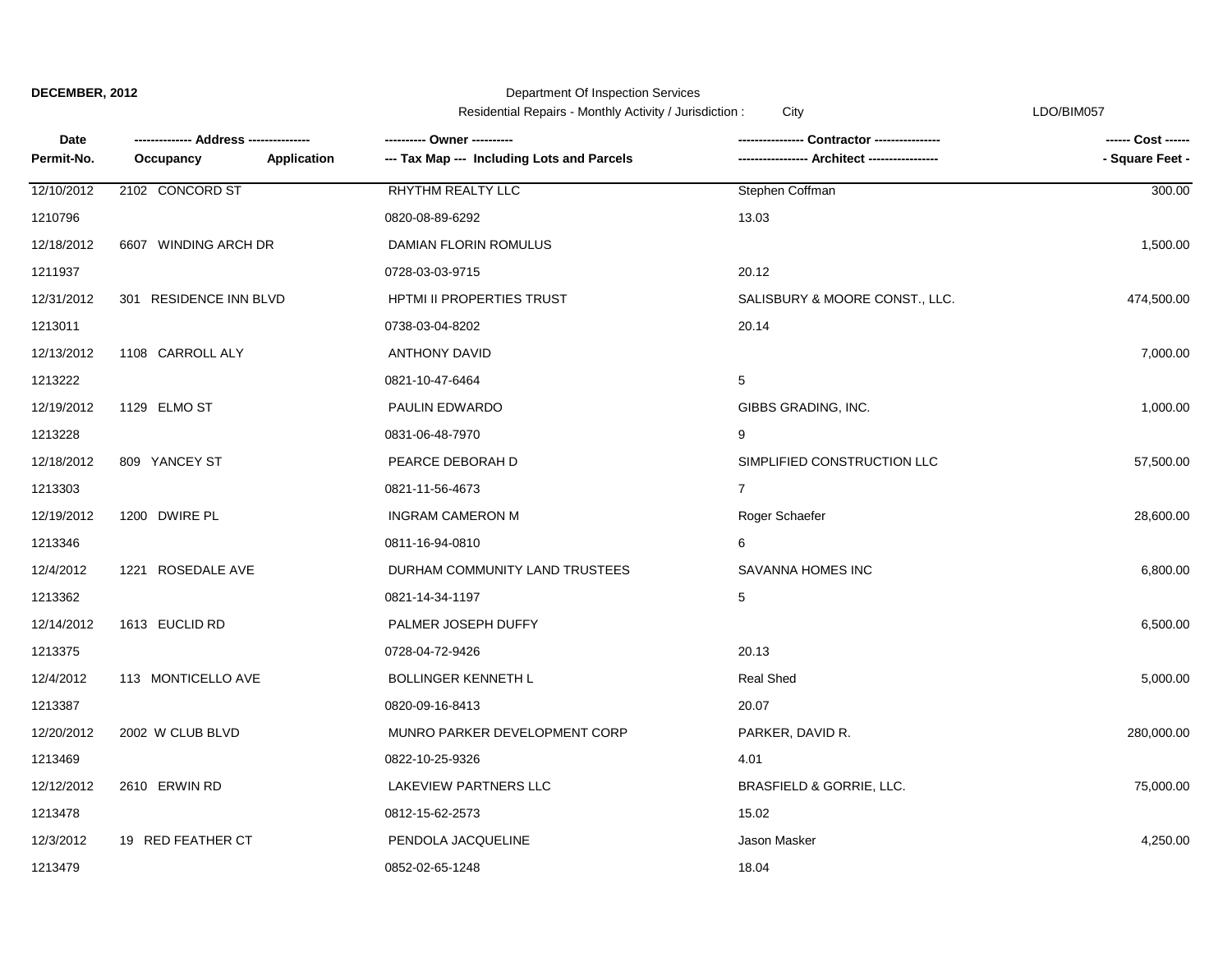## Department Of Inspection Services

Residential Repairs - Monthly Activity / Jurisdiction : City Changes Contained the CDO/BIM057

| Date       | --- Address ------ |             | ---------- Owner ----------                | -- Contractor ----------------  | ------ Cost ------ |
|------------|--------------------|-------------|--------------------------------------------|---------------------------------|--------------------|
| Permit-No. | Occupancy          | Application | --- Tax Map --- Including Lots and Parcels | -- Architect -----              | - Square Feet -    |
| 12/4/2012  | 1910 GLENDALE AVE  |             | <b>WEANT JOEL A</b>                        | INNOVATIVE RENOVATION           | 21,500.00          |
| 1213507    |                    |             | 0832-13-04-9501                            | $\overline{c}$                  |                    |
| 12/12/2012 | 109 ASHWORTH DR    |             | <b>BREEN MOIRA FRANCES</b>                 | Harr, Kevin Anthony             | 30,042.00          |
| 1213523    |                    |             | 0709-02-98-1299                            | 20.18                           |                    |
| 12/3/2012  | 6 PEARCE PL        |             | <b>ERICKSON JEFFREY A</b>                  | <b>DAVID THAXTON</b>            | 33,400.00          |
| 1213528    |                    |             | 0835-04-51-2036                            | 16.01                           |                    |
| 12/3/2012  | 211 ALUMNI AVE     |             | DAMORE PHILIP T                            | HOME MATTERS CONSTRUCTION, LLC. | 18,644.00          |
| 1213546    |                    |             | 0717-01-37-6451                            | 20.12                           |                    |
| 12/4/2012  | 5405 STARDUST DR   |             | MOORE MICHAEL G                            | PARKER, DAVID R.                | 31,390.00          |
| 1213548    |                    |             | 0835-03-11-3126                            | 16.01                           |                    |
| 12/11/2012 | 3511 DARWIN RD     |             | LITTLE LELAND J                            | Iron Eagle Builders, Inc.       | 175,000.00         |
| 1213549    |                    |             | 0719-01-27-4309                            | 20.08                           |                    |
| 12/6/2012  | 2301 W CLUB BLVD   |             | ARKY GEORGE A                              | PARKER, DAVID R.                | 102,300.00         |
| 1213551    |                    |             | 0822-09-05-7220                            | 4.01                            |                    |
| 12/5/2012  | 510 OAKWOOD AVE    |             | STEPHENSON LAURA M                         | Emily-Kate Hannapel             | 1,000.00           |
| 1213562    |                    |             | 0831-05-17-5795                            | 11                              |                    |
| 12/21/2012 | 11 BERMOUTH CT     |             | WIGGER WILLIAM D                           | <b>HALLAN CONSTRUCTION</b>      | 15,500.00          |
| 1213563    |                    |             | 0801-04-63-1479                            | 20.17                           |                    |
| 12/5/2012  | 916 MONMOUTH AVE   |             | PARISH DAVID                               | FLACK, R. W. CONST. CO.INC      | 15,105.00          |
| 1213565    |                    |             | 0822-19-71-4423                            | 3.02                            |                    |
| 12/6/2012  | 3618 CARLISLE DR   |             | <b>HAYNES JOHN S</b>                       | Carpentry Repairs, etc.         | 7,500.00           |
| 1213566    |                    |             | 0719-01-19-7429                            | 20.08                           |                    |
| 12/5/2012  | 3130 CORNWALL RD   |             | <b>BARRINGER EDWARD TEER</b>               | Kovens Construction Corp.       | 83,500.00          |
| 1213571    |                    |             | 0810-18-40-5212                            | 20.08                           |                    |
| 12/5/2012  | 14 VAUXHALL PL     |             | <b>EDWARDS MARK E</b>                      | <b>WOOD PYLE CREATIONS</b>      | 57,475.00          |
| 1213572    |                    |             | 0708-01-25-4244                            | 20.12                           |                    |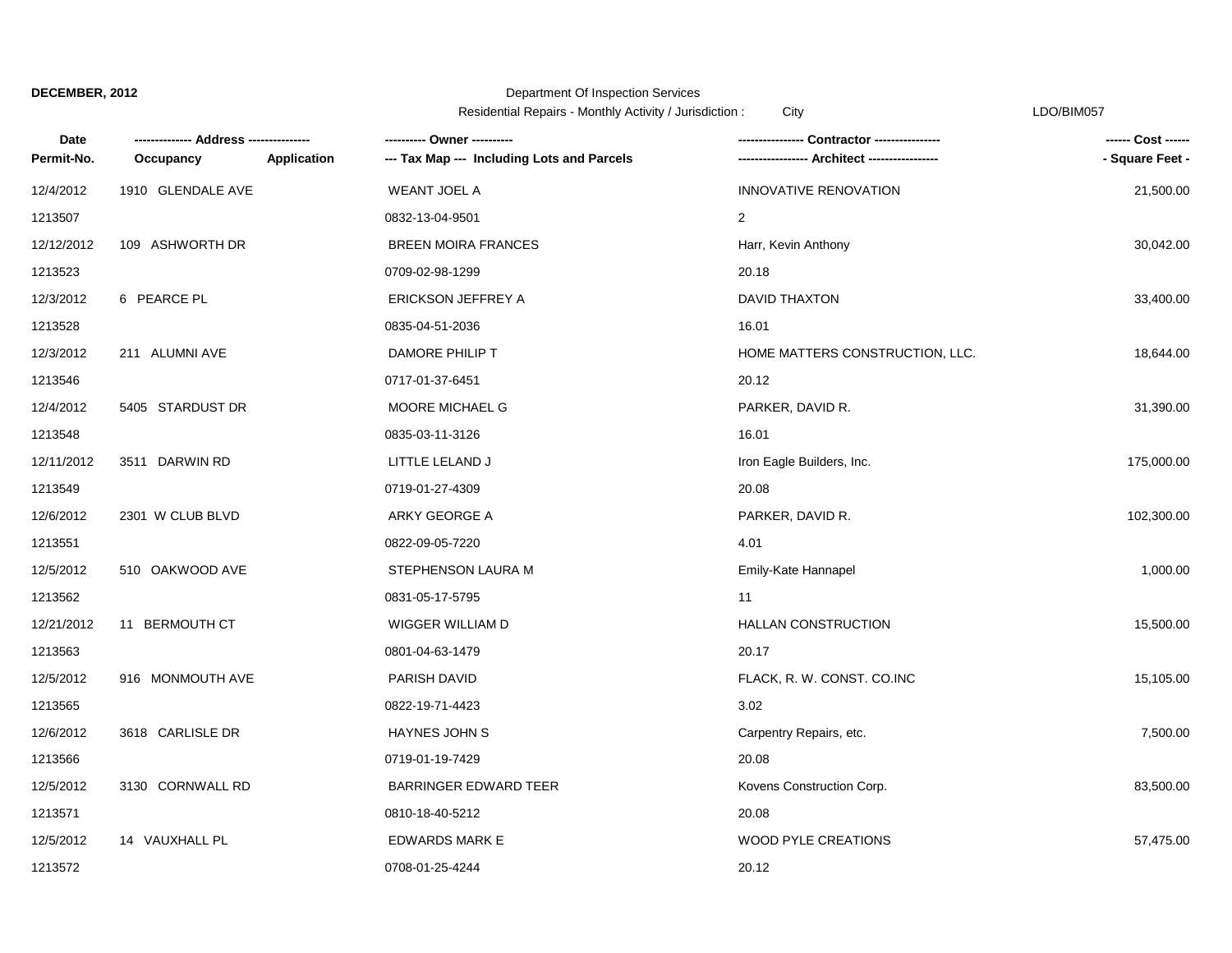### Department Of Inspection Services

Residential Repairs - Monthly Activity / Jurisdiction : City LDO/BIM057

| <b>Date</b> |                   |             | ---------- Owner ----------                |                                 | ------ Cost ------ |
|-------------|-------------------|-------------|--------------------------------------------|---------------------------------|--------------------|
| Permit-No.  | Occupancy         | Application | --- Tax Map --- Including Lots and Parcels |                                 | - Square Feet -    |
| 12/5/2012   | 4625 BROOKLANE DR |             | DAVIS KENNETH E                            | W.D. OSBORNE GENERAL CONTRACTOR | 51,000.00          |
| 1213573     |                   |             | 0824-01-45-0937                            | 16.03                           |                    |
| 12/11/2012  | 1220 LYNN RD      |             | <b>CURRIE INNETTIA FAYE</b>                | Walker Custom Homes, LLC, Greg  | 30,500.00          |
| 1213576     |                   |             | 0840-06-37-9672                            | 18.02                           |                    |
| 12/6/2012   | 3307 SURREY RD    |             | <b>CUTSHAW KENNETH A</b>                   | <b>GARDNER STOKES, INC</b>      | 2,300.00           |
| 1213577     |                   |             | 0810-18-31-2078                            | 20.08                           |                    |
| 12/6/2012   | 1212 HIBISCUS ST  |             | STATE EMPLOYEES CREDIT UNION               | PENNY, GARY WAYNE               | 32,000.00          |
| 1213578     |                   |             | 0831-07-68-0735                            | 10.02                           |                    |
| 12/5/2012   | 115 FRASIER ST    |             | SOLO PROPERTY ENTERPRISES LLC              | ASHLAND CONST. CO.              | 1.00               |
| 1213580     |                   |             | 0823-16-84-9356                            | 1.02                            |                    |
| 12/5/2012   | 216 NEWSOM ST     |             | SOLO PROPERTY ENTERPRISES LLC              | ASHLAND CONST. CO.              | 1.00               |
| 1213581     |                   |             | 0823-16-84-9122                            | 1.02                            |                    |
| 12/3/2012   | 214 NEWSOM ST     |             | SOLO PROPERTY ENTERPRISES LLC              | ASHLAND CONST. CO.              | 1,000.00           |
| 1213582     |                   |             | 0823-16-94-0101                            | 1.02                            |                    |
| 12/5/2012   | 208 NEWSOM ST     |             | SOLO PROPERTY ENTERPRISES LLC              | ASHLAND CONST. CO.              | 1.00               |
| 1213583     |                   |             | 0823-16-94-0171                            | 1.02                            |                    |
| 12/5/2012   | 206 NEWSOM ST     |             | SOLO PROPERTY ENTERPRISES LLC              | ASHLAND CONST. CO.              | 1.00               |
| 1213584     |                   |             | 0823-16-94-1170                            | 1.02                            |                    |
| 12/4/2012   | 2 DURBIN PL       |             | <b>SCRIBER STEPHEN M</b>                   | CARY RECONSTRUCTION CO.         | 90,476.00          |
| 1213595     |                   |             | 0812-01-17-4587                            | 17.06                           |                    |
| 12/10/2012  | 606 LEADER LN     |             | PRIER BRIAN J                              | THD AT-HOME SERVICES, INC.      | 10,549.00          |
| 1213599     |                   |             | 0851-01-15-3461                            | 18.04                           |                    |
| 12/10/2012  | 3406 WESTOVER RD  |             | <b>ANDERSON MARK E</b>                     | HALLYBURTON, ROBERT S.          | 123,000.00         |
| 1213602     |                   |             | 0719-01-29-8541                            | 20.08                           |                    |
| 12/7/2012   | 300 SWIFT AVE     |             | MADISON WASHBURN COURT LLC                 | GRIFFIN, D.H., WRECKING         | 1,000.00           |
| 1213603     |                   |             | 0821-06-29-9996                            | 5                               |                    |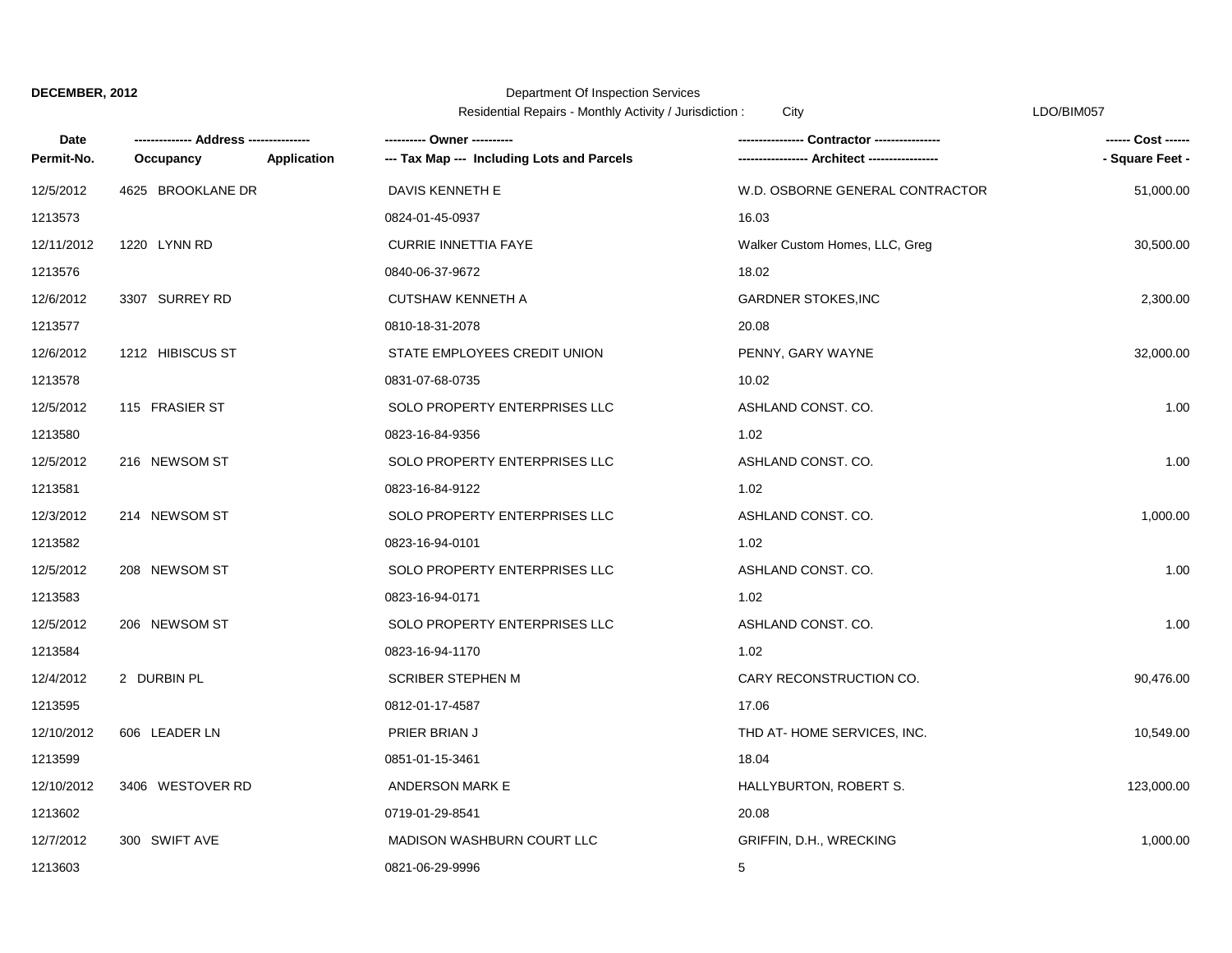### Department Of Inspection Services

|            |                      |                                                                  | Residential Repairs - Monthly Activity / Jurisdiction :<br>City |                    |
|------------|----------------------|------------------------------------------------------------------|-----------------------------------------------------------------|--------------------|
| Date       |                      |                                                                  |                                                                 | ------ Cost ------ |
| Permit-No. | Occupancy            | --- Tax Map --- Including Lots and Parcels<br><b>Application</b> | --- Architect -----------------                                 | - Square Feet -    |
| 12/7/2012  | 300 SWIFT AVE        | MADISON WASHBURN COURT LLC                                       | GRIFFIN, D.H., WRECKING                                         | 1,000.00           |
| 1213604    |                      | 0821-06-29-9996                                                  | 5                                                               |                    |
| 12/7/2012  | 300 SWIFT AVE        | MADISON WASHBURN COURT LLC                                       | GRIFFIN, D.H., WRECKING                                         | 1,000.00           |
| 1213605    |                      | 0821-06-29-9996                                                  | 5                                                               |                    |
| 12/7/2012  | 300 SWIFT AVE        | MADISON WASHBURN COURT LLC                                       | GRIFFIN, D.H., WRECKING                                         | 1,000.00           |
| 1213606    |                      | 0821-06-29-9996                                                  | 5                                                               |                    |
| 12/17/2012 | 300 SWIFT AVE        | MADISON WASHBURN COURT LLC                                       | GRIFFIN, D.H., WRECKING                                         | 1,000.00           |
| 1213607    |                      | 0821-06-29-9996                                                  | 5                                                               |                    |
| 12/7/2012  | 300 SWIFT AVE        | MADISON WASHBURN COURT LLC                                       | GRIFFIN, D.H., WRECKING                                         | 1,000.00           |
| 1213608    |                      | 0821-06-29-9996                                                  | 5                                                               |                    |
| 12/7/2012  | 300 SWIFT AVE        | MADISON WASHBURN COURT LLC                                       | GRIFFIN, D.H., WRECKING                                         | 1,000.00           |
| 1213609    |                      | 0821-06-29-9996                                                  | 5                                                               |                    |
| 12/7/2012  | 300 SWIFT AVE        | MADISON WASHBURN COURT LLC                                       | GRIFFIN, D.H., WRECKING                                         | 1,000.00           |
| 1213610    |                      | 0821-06-29-9996                                                  | 5                                                               |                    |
| 12/7/2012  | 300 SWIFT AVE        | MADISON WASHBURN COURT LLC                                       | GRIFFIN, D.H., WRECKING                                         | 1,000.00           |
| 1213611    |                      | 0821-06-29-9996                                                  | $5\phantom{.0}$                                                 |                    |
| 12/17/2012 | 4213 GUESS RD        | <b>GAGLIARDI ROSE</b>                                            |                                                                 | 3,300.00           |
| 1213612    |                      | 0814-04-93-1641                                                  | 17.07                                                           |                    |
| 12/10/2012 | 3620 SUNNINGDALE WAY | HICKOK PAMELA SALAZAR TRUSTEE                                    | IMPERIALE, JACK                                                 | 4,000.00           |
| 1213616    |                      | 0719-03-33-6973                                                  | 20.08                                                           |                    |
| 12/11/2012 | 8 BLUE BOTTLE LN     | KIRSCH JONATHAN D                                                | ROBERTS, DAVID WALTER                                           | 75,867.00          |
| 1213625    |                      | 0801-03-23-0079                                                  | 20.17                                                           |                    |
| 12/11/2012 | 1100 VIRGINIA AVE    | BONAPARTE YVETTE LYNNE                                           | INCLINE CONST., INC.                                            | 2,000.00           |
| 1213631    |                      | 0822-13-04-8745                                                  | 4.01                                                            |                    |
| 12/28/2012 | 919 CAROLINA AVE     | DAUGHTRY JEANNETTE C                                             | Olmstead Homesteads, Inc.                                       | 110,500.00         |
| 1213660    |                      | 0822-13-13-8799                                                  | 4.02                                                            |                    |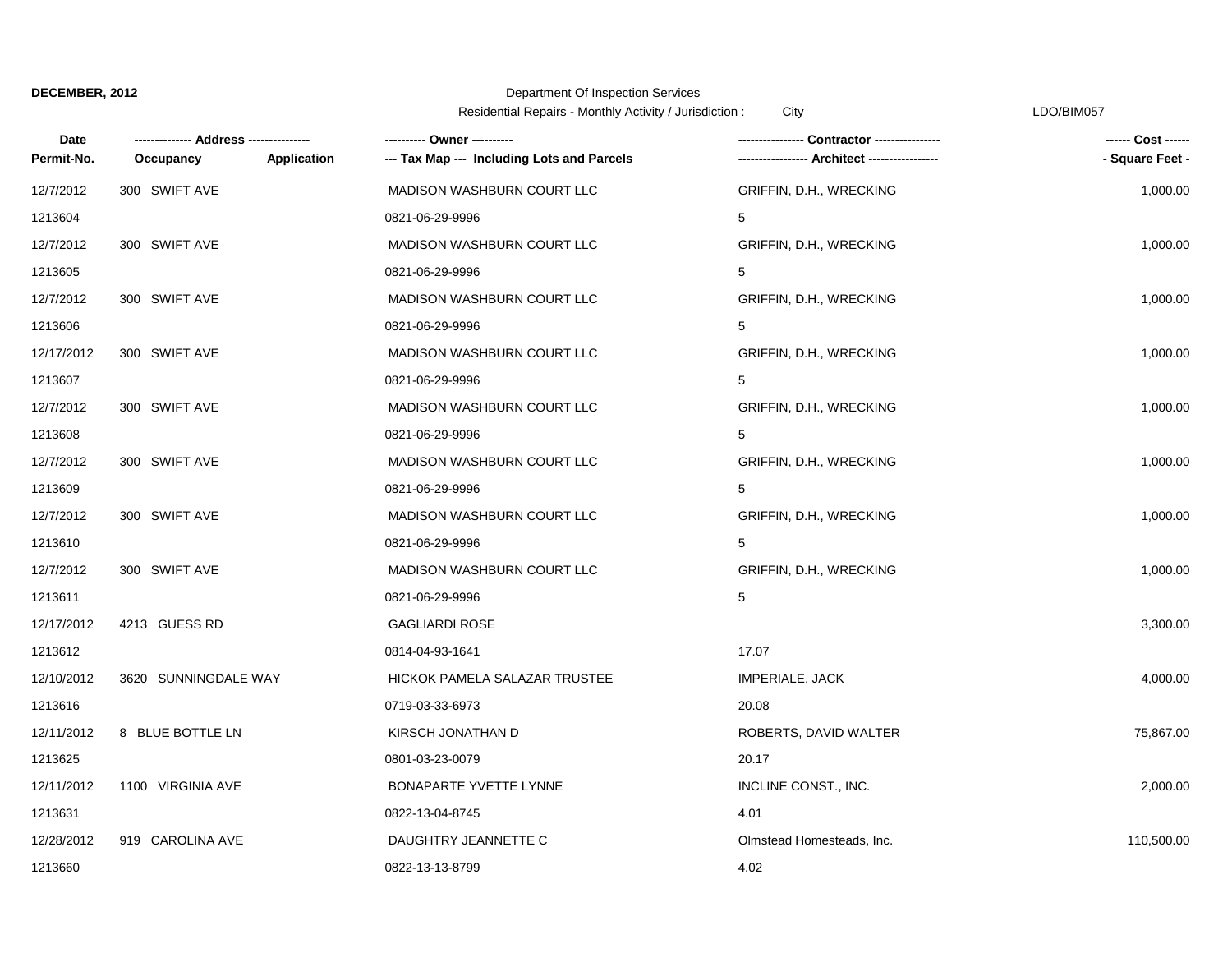## Department Of Inspection Services

Residential Repairs - Monthly Activity / Jurisdiction : City Communication Control of the LDO/BIM057

| Date       |                        |             | ---------- Owner ----------                |                             | ------ Cost ------ |
|------------|------------------------|-------------|--------------------------------------------|-----------------------------|--------------------|
| Permit-No. | Occupancy              | Application | --- Tax Map --- Including Lots and Parcels | --- Architect --------      | - Square Feet -    |
| 12/17/2012 | 609 SADDLE RIDGE AVE   |             | <b>HARRIS DAVID L</b>                      | KINGSFORD HOME IMPROVEMENT  | 37,880.00          |
| 1213673    |                        |             | 0834-03-04-2212                            | 17.08                       |                    |
| 12/27/2012 | 2177 CHARLES ST        |             | NU-BRITT LLC                               | TARHEEL ASPHALT & COATING   | 5,000.00           |
| 1213683    |                        |             | 0820-10-36-1931                            | 13.04                       |                    |
| 12/18/2012 | 2606 NEWPORT DR        |             | HARTZELL MARY V                            | David Johnson               | 1,500.00           |
| 1213684    |                        |             | 0823-14-33-3901                            | 17.05                       |                    |
| 12/10/2012 | 1503 WOODLAND DR       |             | KAUFFMAN SUSAN M                           | David Johnson               | 500.00             |
| 1213686    |                        |             | 0822-16-84-2611                            | 3.02                        |                    |
| 12/17/2012 | 115 WATTS ST           |             | <b>MATHER RICHARD CHARLES III</b>          | PARKER, DAVID R.            | 45,275.00          |
| 1213689    |                        |             | 0821-07-69-1756                            | 8.02                        |                    |
| 12/11/2012 | 102 HILLSIDE AVE       |             | SELF HELP VENTURES FUND                    | ANDRE ALLEN                 | 1,000.00           |
| 1213697    |                        |             | 0821-16-84-6452                            | 12.01                       |                    |
| 12/27/2012 | 1400 VIRGINIA AVE      |             | <b>GAVIN HENRI</b>                         | <b>REISS, PATRICK</b>       | 8,200.00           |
| 1213705    |                        |             | 0822-09-06-9106                            | 4.01                        |                    |
| 12/18/2012 | 3408 HOPE VALLEY RD    |             | HOLDER JOHN THOMAS RODDEY                  | <b>GARRETT BUILDERS LLC</b> | 190,000.00         |
| 1213706    |                        |             | 0810-16-93-2456                            | 20.07                       |                    |
| 12/17/2012 | 2603 DUKE HOMESTEAD RD |             | RAY MILDRED LOUISE                         | RIGGS-HARROD BUILDERS       | 1,000.00           |
| 1213745    |                        |             | 0823-17-10-2613                            | 17.05                       |                    |
| 12/17/2012 | 2605 DUKE HOMESTEAD RD |             | RAY MILDRED LOUISE                         | RIGGS-HARROD BUILDERS       | 1,000.00           |
| 1213746    |                        |             | 0823-17-10-2647                            | 17.05                       |                    |
| 12/20/2012 | 2132 SUNSET AVE        |             | <b>COMPTON MARK</b>                        |                             | 6,450.00           |
| 1213748    |                        |             | 0822-09-17-3253                            | 4.01                        |                    |
| 12/20/2012 | 805 SOUTH BEND DR      |             | TOLL NC LP                                 | ROBIE CLIFTON               | 2,800.00           |
| 1213750    |                        |             | 0717-02-56-9050                            | 20.12                       |                    |
| 12/27/2012 | 1817 UNIVERSITY DR     |             | <b>DICKINSON ADAM J</b>                    | Jim Yarwood                 | 27,100.00          |
| 1213753    |                        |             | 0821-18-40-8887                            | $\mathbf{7}$                |                    |